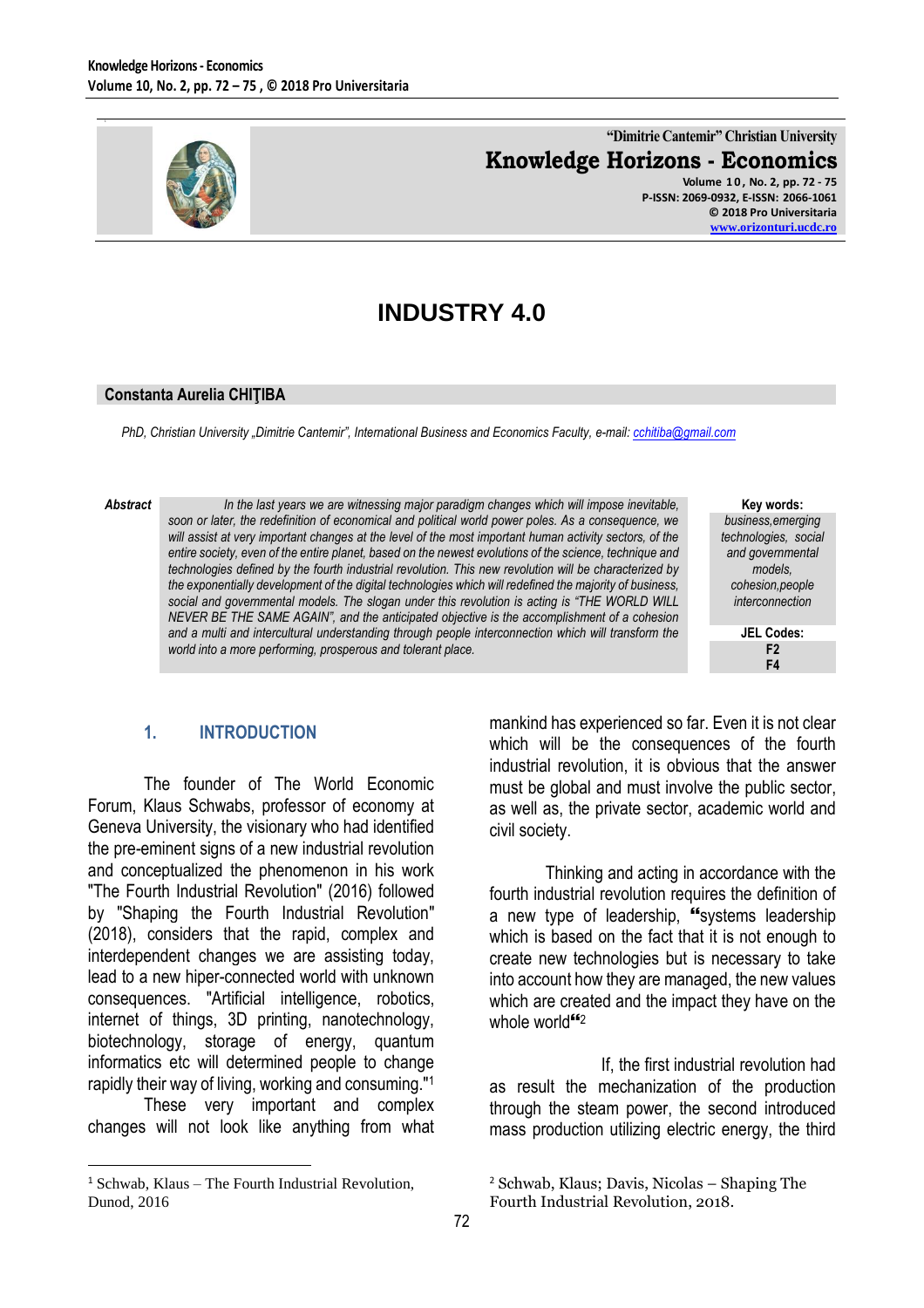automated it by information technology and electronics, the fourth industrial revolution, also called the digital revolution is characterized by the fusion of technologies process that clears the borders between physical, digital and biological spheres. This revolution is completely different from the previous one through the rapidity of the emergence and dissemination of innovations, through their application areas and impact. This revolution evolving at an exponential rate and influences almost all fields of activity, all over the world. The magnitude and the importance of the fourth industrial effects will lead to profound changes of the production, management and governance systems.

Today, billions of people benefit from unlimited communication possibilities due to interconnected electronic devices, whose power of action, storage and access to information is unprecedented, tomorrow all these possibilities will be multiplied by innovative technologies. Artificial intelligence, already has developed to such a level that it can drive drones and automobiles, translate into foreign languages, invest on the international markets etc, and it can create a symbiosis between persons, products, buildings, markets etc.

It is no doubt that, the fourths industrial revolution has as an ultimate goal revenue growth and enhanced quality of life all over the world but, till now, only those with financial means can purchase something, make a payment, listen to music, book a flight etc through the new technologies. In the future, thanks to the innovative technologies the offer will increase substantially with major long-term implications in increasing efficiency and productivity. Transport and communication costs will diminish sharply, logistics and supply chains will become more efficient, trade costs will decrease which will lead to opening of new markets and boost global growth.

In the same time, as a result of the fourth industrial revolution there may be disturbances in the labor market and global inequalities may deepen. Automation will replace the labor force and the substitution of workers with high performance

machines will accentuate the difference between capital and labor force return. On the other hand, the demand for high qualified labor force will grow vertiginously at the global level leading to labor market segregation into a low qualification and remuneration segment and another one characterized by high competences and payment process that will intensify social tensions worldwide. Great beneficiaries of the fourth industrial revolution will be, undoubtedly, the innovators, respectively highly qualified labor force providing intellectual capital together with shareholders and investors providing financial capital, which explains the deepening of the differences between those who depend on capital and those who depend on work. Another risk is that, today, when more than one quarter of the world population uses social networks to interconnect and share information and knowledge, in many cases, instead of mitigating cultural differences and enhancing cohesion the separatist and extremist ideas and ideologies spread among the peoples. It is no longer a secret for anyone that the technologies supporting the fourth industrial revolution, the acceleration of innovation processes and the speed of changing of processes and procedures of production and processing have a major impact on companies. There are wining companies that adapts to changes induced by innovation and new technologies in such areas as R & D, marketing, sales, distribution etc and others that cannot keep up with these changes.

Major changes are registered also at the consumer level also. New patterns of consumption based on real-time access to data networks and the information they provide, appear. This situation obliges enterprises to adapt their way of manufacturing, marketing and delivering products and services to the new conditions.

"The fourth industrial revolution will affect businesses on at least four plans, namely: customers expectations, products improvement, organizational forms and collaborative innovation (enterprise/clients), clients becoming, in this conditions, the epicenter of economic activity."3

 $\overline{a}$ 

<sup>3</sup> Schwab, Klaus – The Fourth Industrial Revolution, Dunod, 2016.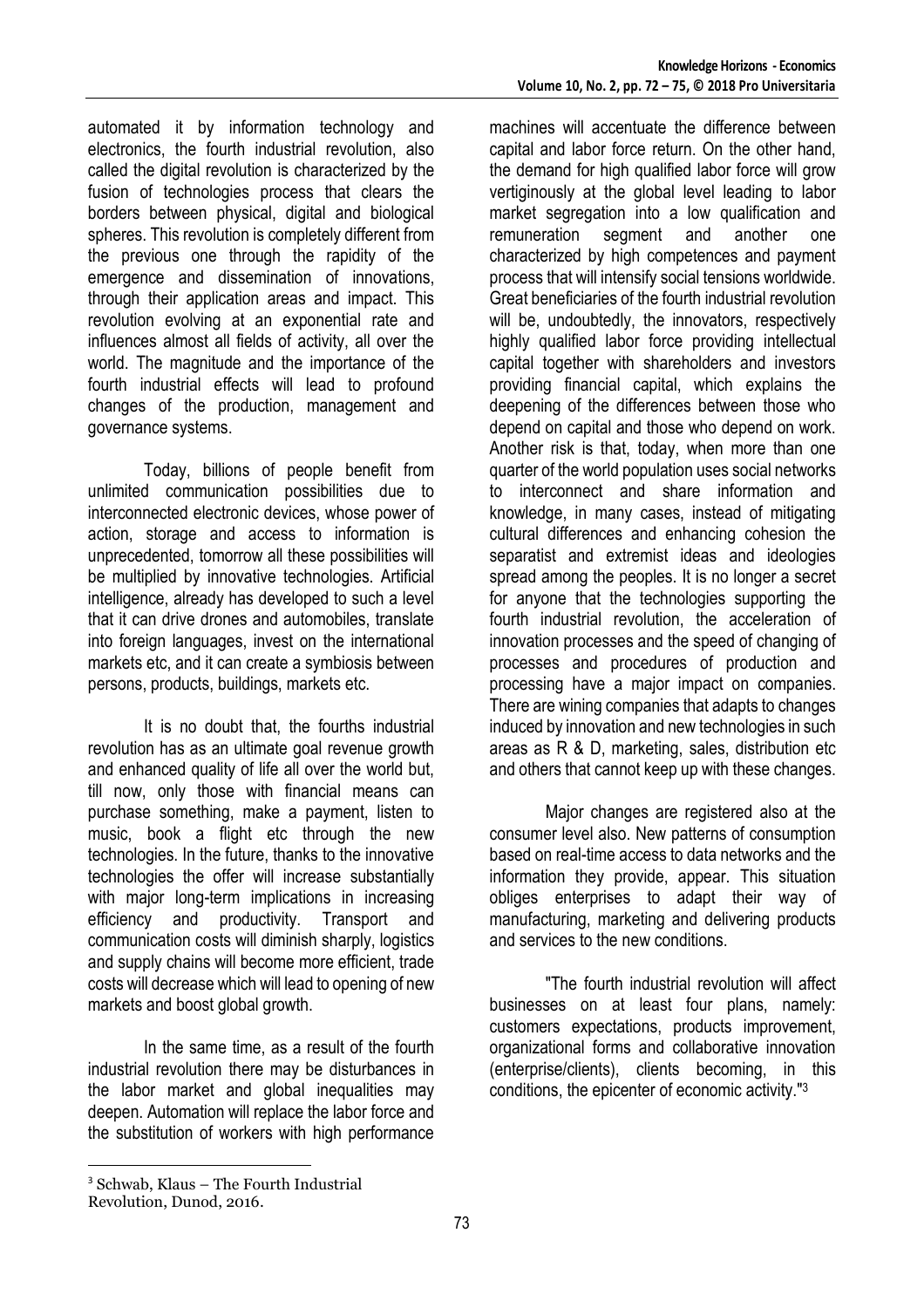In the same time, the emergence of new economic models based on innovation and new associative technologies requires the reconsideration of business organization and the redefinition of company culture.

In so far as the concrete, the digital and the biological environment are in a converging process digital platforms and new technologies will allow citizens to be in a permanent dialogue with governments to express their opinions, to coordinate their efforts and even to exert some control over the central public power that will diminish in importance due to redistribution and decentralization processes. "At the same time, governments will benefit from the new technologies to increase control over the population since the new system of surveillance is omnipresent."<sup>4</sup> In order to maintain its prerogatives, the central power must adopt a style of governance that allows for rapid adaptation to environmental changes and must continually reinvent itself. However, by means of legislation, data protection and privacy of individuals must be ensured.

The fourth industrial revolution will also have an important impact on national and international security and will affect the nature and likelihood of conflicts emerging as a result of new technologies. These may have as result the creation of autonomous or biological weapons that are easy to handle by small groups of people, creating in this way new fears and new global vulnerabilities. At the same time, new ways of protection and defense will certainly be developed.

According to specialists, the fourth industrial revolution will have a major impact also or especially on people. It will not only change what and how we do, but also who we are, will deeply affect our identity by altering our innermost feelings, by modifying the notion of property and the way of consumption, by defining in a different way the time devoted to work and to rest, the way we are developing our career and skills, the way we are relating to others, and the list can continue.

<sup>4</sup> Safta Alexandru, Andone Claudiu – A patra revoluție industrială, Revista Știință și Tehnică, nr. 20/2017

 $\overline{a}$ 

We must emphasize that, one of the great challenges of new technologies is regarding the private life of the human being. We understand instinctively that this challenge is essential for people, but sharing private information is part of the new process of human interconnection worldwide. Today we can say without fear of mistaking: "I'm connected, so I exist!"

On the other hand, the revolutions in the sphere of biotechnology and artificial intelligence that redefine the human being by removing barriers such as lifetime, health status, various incapacities will force us to redefine our moral and ethical limits.

### **2. CONCLUSIONS**

The Fourth Industrial Revolution, the one that constituted the main theme of the Davos meeting in 2016 and one of important points of debates in 2018, focuses on how emerging technologies will change production systems with multiple global economic implications. . "The new economic models will lead to the concentration of production in a small number of countries and businesses that can lead to an increase in inequalities and social movements worldwide."<sup>5</sup> In this regard, the World Economic Forum published in January 2018 a Report in which countries eligible to join the Fourth Industrial Revolution are nominated by adopting the 12 emerging technologies(artificial intelligence and robotics, Internet of Things (IoT), virtual reality, blockchaning technology, 3D printing bioprinting, innovative materials, nanotechnologies, energy storage, quantum informatics, biotechnology, geo-engineering, space technologies).

According to the World Economic Forum ranking, the top three countries in terms of production structure are: Japan, South Korea and Germany, and in terms of the means of production: USA, Singapore and Switzerland.

In conclusion, " through rapidity and globality this revolution requires us to rethink how to do politics, how to do economy even will force us to

<sup>5</sup> Raportul Forumului Economic Mondial, 12 ianuarie 2018, Davos.